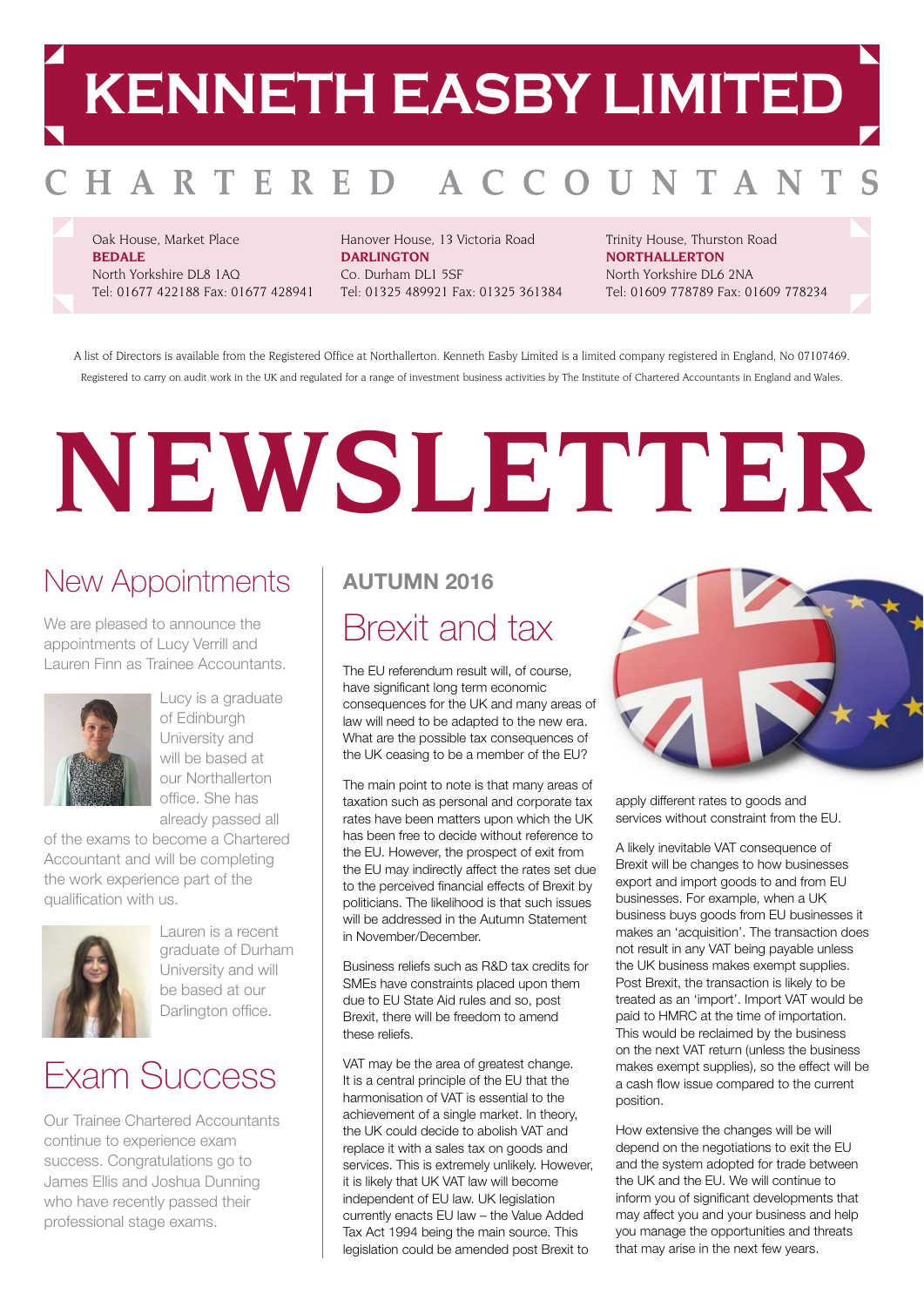### Pensions auto enrolment and directors

It has taken a long time to sort out but after several years of lobbying by professional accountancy bodies and others, the government has provided a sensible set of rules on the question of whether directors are required to be enrolled into an employer provided pension auto enrolment scheme. The latest development has been the issue of legislation to provide the company with the ability to opt to exclude directors from auto enrolment. This will provide comfort for many employers; particularly small employers who have yet to go through the auto enrolment process.

Prior to the latest change, directors could be removed from the requirement to be auto enrolled if they did not have a written or implied contract of employment. Many directors of small companies do not have written contracts but it is difficult to be definitive as to whether an implied contract exists.

If there are only directors in the company and it is not clear whether they have contracts of employment, there are two alternatives to choose if the company wants to minimise its auto enrolment duties:

### Alternative A

The company could conclude there are no implied contracts of employment. There is no requirement for the company to have an auto enrolment pension scheme as there are no workers.

Although there are no auto enrolment duties the company should confirm with The Pension Regulator that the company has no workers using the following link goo.gl/vPyag8. This will ensure the Pension Regulator (TPR) will stop issuing reminder letters (and threatening penalties) about the auto enrolment duties of the company.

### Alternative B

If there might be contracts of employment, the new exception could be used. The company can choose to have an auto enrolment scheme and enrol the directors but is not required to. If it chooses not to have an auto enrolment scheme, the company would need to complete a 'declaration of compliance' after the date the company was required to have set up an auto enrolment scheme (the staging date) has passed. The declaration would show the directors as workers but that they had not been auto enrolled due to the exception.

#### What if the company has employees as well as directors?

If the company has employees, it will have a duty to set up an auto enrolment scheme. If the company concludes that neither director has a contract of employment, the directors are not enrolled as they are not workers. If the company concludes the directors have contracts of employment, the company can decide to not enrol them by applying the exception.

#### Take care

Employers need to take care if they advise TPR that they have no workers or no-one to enrol and then take on an employee in the future. If the staging date has passed, auto enrolment duties may apply for that new worker from the date of their employment.

> We can, of course, help you to decide what is appropriate for your circumstances.

### Poor service levels at HMRC could mean you have paid the wrong amount of tax

In May 2016, the National Audit Office (NAO) published a report into the quality of HMRC service for personal taxpayers. The report highlighted serious shortcomings in the service which could have meant some taxpayers paying the wrong amount of tax.

 In 2010, HMRC set out on a plan to reduce costs with a main focus on reducing the annual running costs of personal tax operations by £193m. As part of its charter, HMRC pledges to provide taxpayers with a helpful, efficient and effective service with an obligation to provide an acceptable standard of service. The NAO looked at whether HMRC managed to maintain this level of service whilst implementing their cost cutting changes.

 The report found that up to 2013/14 HMRC succeeded in reducing costs by £111m but also maintained or improved their customer service performance. HMRC began introducing new digital services from 2011/12  and expected that this would reduce demand for contact with taxpayers so personal tax staff were cut by a quarter in 2014/15. But the fall in demand did not happen and HMRC did not have contingency plans to deal with the high levels of customer service requests.

 To try and improve the service on the tax helpline, back-office staff were moved to call centres. These back-office staff had been maintaining PAYE tax records and investigating outstanding discrepancies in these records. The reduction in staff dealing with these reviews meant that the cases of outstanding discrepancies nearly doubled from 2.4m in March 2014 to 4.6m in March 2015. The NAO report highlighted that 3.2m of these were high priority cases which therefore meant there was a risk that these taxpayers would have paid the wrong amount of tax . The end result was that HMRC had to recruit 2,400 additional staff in the autumn of 2015.

 HMRC are introducing more digital services in the next few years but the NAO report states that HMRC have learnt from their experiences of the past.

If we do not currently manage your personal tax affairs and you have had problems dealing with HMRC or believe that your tax may have been calculated incorrectly then please do not hesitate to get in touch.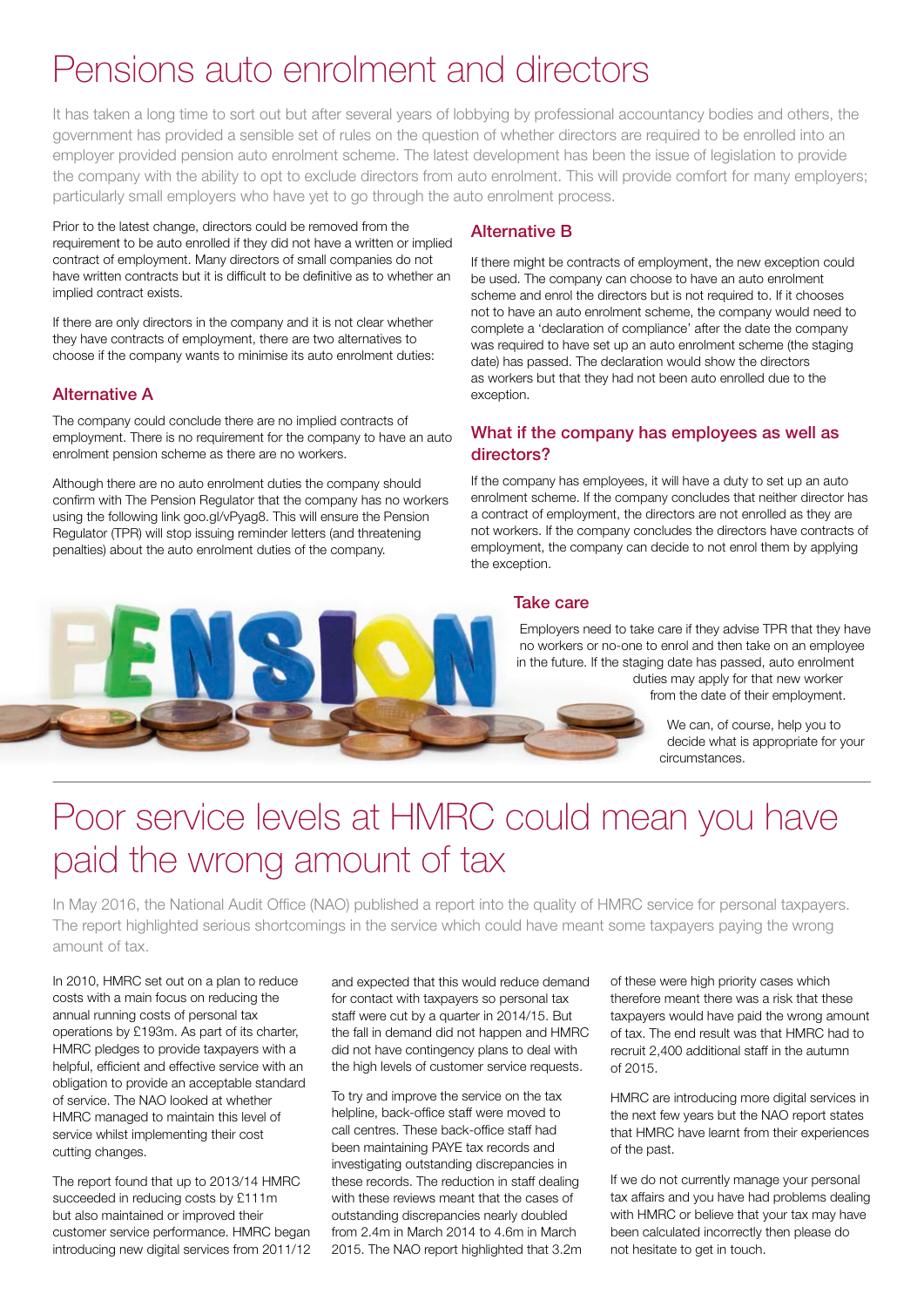### Cyber security for businesses

Businesses have a one in four chance in a 12 month period of being affected by an information technology security breach according to a government survey.

The survey found that many of the breaches are a consequence of the internet. The most common breaches are viruses, spyware or malware (68%), and breaches involving impersonation of the organisation (32%). However businesses are improving productivity and getting more efficient by using digital technologies and the survey reveals that UK consumers are the biggest internet shoppers in Europe.

While many businesses saw cyber security as important, many have not fully understood how their business is at risk and what action to take.

### Help for small businesses

Guidance aimed at small businesses is provided in a publication 'Small businesses: What you need to know about cyber security' goo.gl/48p1AU. It recommends three steps a businesses can take to tackle cyber security:

- getting the basics right
- adopting a risk management approach
- adopting Cyber Essentials.

### Cyber security: the basics

There are a number of simple actions and behaviours that can be followed including:

- downloading software and app updates as soon as they appear on devices and computers
- using strong passwords
- delete suspicious emails
- using anti-virus software and
- training staff.

Links to further advice are provided in the small business publication. It is important for staff to appreciate the importance of security and the government offers free online training courses at nationalarchives.gov.uk/sme

### Managing risk

The small business guide suggests a risk management approach to cyber security with four steps:

#### **Understanding the risks** - consider

what is at stake if the business suffers a breach: money and IT equipment, information (from customer details to trade secrets), and even the reputation of the business. Think also about who poses the risk – it could be malicious hackers, but it may be accidental security failures by employees.

**Planning** - ask questions such as: what information assets are critical to the business and what risks could they be exposed to? How could the business continue to operate if systems were attacked?

**Implementing** - this involves putting in place security controls to protect the equipment, information and IT systems, and explaining responsibilities and best practice to staff.

**Reviewing** - implementing routines to review and test the effectiveness of controls in the business.

### Cyber Essentials scheme

To help businesses protect themselves from common internet based threats, the government has developed 'Cyber Essentials'. It has two functions - to provide a clear statement of the basic controls all organisations should implement and to provide the Assurance Framework. The Assurance Framework offers a mechanism for organisations to demonstrate to customers, and others, that they have taken these essential precautions.

The government recommends that all businesses operating online, selling goods and services online, or storing customer details and personal data, should aim to adopt Cyber Essentials as a minimum. The government already mandates this for many of its suppliers.

More details about the Assurance Framework can be found at cyberstreetwise.com/cyberessentials

### So why can't my company get a tax deduction for a parking fine?

Your business makes lots of deliveries by van to clients and quite often drivers have to park on double yellow lines as there is no available parking nearby. The result is quite a lot of Penalty Charge Notices (PCNs) issued by the local authority or the police. Your drivers are instructed to avoid parking in such locations but they often have no choice if the business is to provide an efficient service to clients. Any chance of getting a tax deduction?

The short answer is no. The long answer is also no as G4S has found out in a lengthy judgement released by a Tax Tribunal in April 2016.

Tax legislation contains no specific prohibition for the deduction of fines so the courts have had to decide from time to time whether any principles apply for deciding whether a tax deduction is available. HMRC argued that the decision made in the Court of Appeal in Alexander von Glehn Ltd gave rise to a principle that:

- the purpose of a fine is to punish a taxpayer and
- the legislative policy behind the imposition of a fine would be diluted if tax relief were given.

G4S did not dispute the existence of this principle but claimed the PCNs they incurred for parking infringements were rather different in character to the penalty incurred in the von Glehn case. In that case the company was fined in the First World War for exporting goods to enemy territory. The fine was £3,000 – a considerable sum then and clearly meant to punish. G4S claimed its PCNs were of a different character from the public policy issues arising from 'trading with the enemy'.

The Tribunal did not agree with G4S. The purpose of the PCNs is to punish the taxpayer. The payment was at least in part a payment to meet its obligation to pay the fines as a consequence of breaking the law rather than being incurred for the purposes of its trade.

Despite this case, there will be instances where a tax deduction is available:

- If PCNs are attached to an employee's car or handed to the employee at the time of the offence and the business pays the fine, a tax deduction will be given to the business but the employee is taxable on the payment as employment income.
- If the 'fine' arises because a car has exceeded the paid for time in a private car park, this is simply an excess charge payable under the terms of the contract made with the car park provider. This will be allowable if incurred 'wholly and exclusively for the purposes of the trade'.